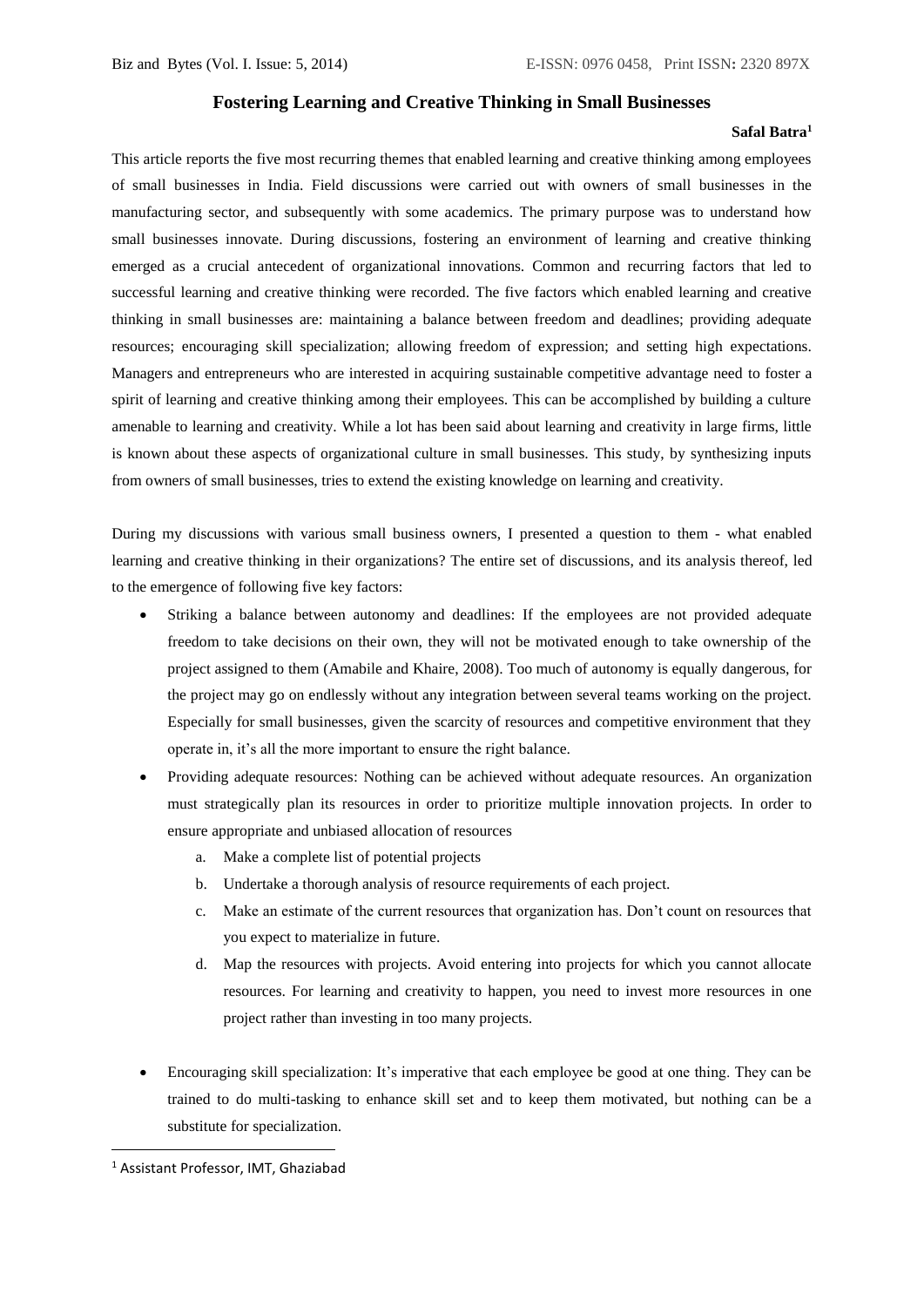- a. Creative ideas can ensue only if each employee devotes at least three fourth of his/her time only on their specialized tasks.
- b. If everyone tries to do everything, it's difficult to build expertise, and in turn, fostering learning and creativity.
- c. Every individual in the team must be abreast with latest developments in his or her core skill.
- d. A small part of the workplace time can be left completely free for every individual for R&D and furthering their skills.
- Allowing freedom of expression: Creativity cannot happen with one person. Always remember, idea belongs to one person, but outcome doesn't. It is a team effort. Accordingly, successful creativity happens when a team is created that comprises of members with complementary skills. Further, the team members should feel empowered enough to talk to each other directly without any fear of hierarchy (O'Shea and Buckley, 2007).
	- a. Small non-financial incentives are enough to encourage people to come up with new ideas. These include announcing performers of the month.
	- b. Appreciate new ideas. Hold small idea contests. You will be amazed by the results. Remember, you don't need radical ideas all the time. Many incremental ideas together result in radical changes.
	- c. Foster informal communication. Don't try to curb employee communication. Ideas develop through cross-functional sharing of knowledge.
	- d. Emphasize the value and benefits of knowledge sharing for individual as well as team learning (Yang, 2009)
- Setting high expectations: As a leader of the team, you need to ensure that the expectations from the team are high. If the objectives set are easily achievable, teams may achieve the same without any new learning and creative efforts. Only if the objectives are difficult will the teams think of creative solutions, and in turn generate new knowledge. At the same time, the objectives shouldn't be so difficult that they cannot be achieved. That situation may lead to loss of interest.
	- a. Ensure that the targets set on teams are measurable.
	- b. If possible, link incentives with objectives (Locke, 2004).

In sum, innovation can happen in organizations only if there is sufficient commitment to learning and flow of creative ideas from the employees. For that to happen, leaders can play a very crucial role (Amy, 2008), by ensuring that a culture is set which allows freedom of speech, balanced autonomy, unbiased allocation of resources, appropriate target setting, and skill specialization.

## **References**

- 1. Amabile, T. M. and Khaire, M. (2008), "Creativity and the role of the leader", *Harvard Business Review*, Vol. 86 No. 10, pp. 100-109.
- 2. Amy, A. H. (2008), "Leaders as facilitators of individual and organizational learning", *Leadership and Organization Development Journal*, Vol. 29 No. 3, pp. 212–234.